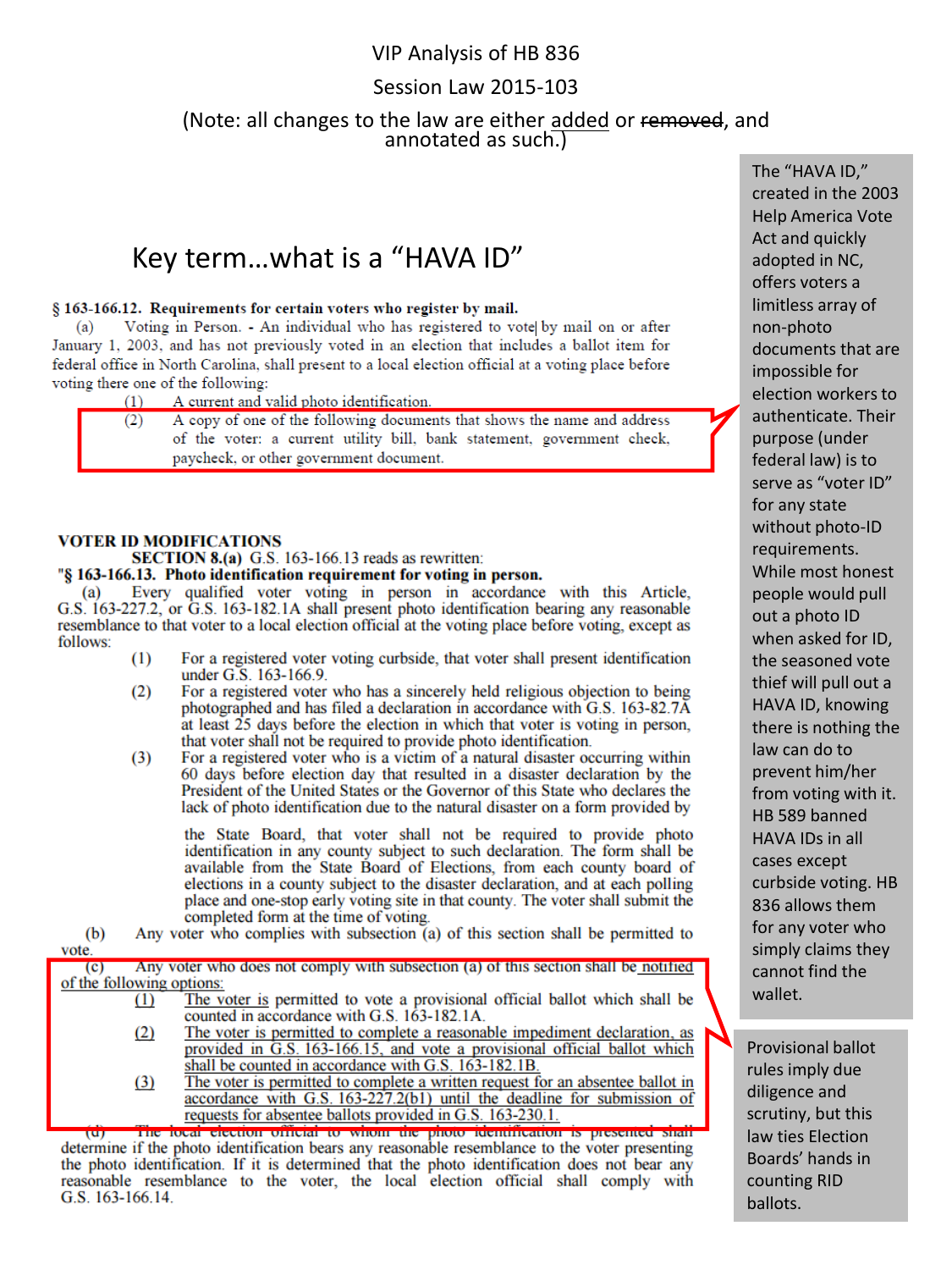Except as provided in subsection (e1) of this section, As as used in this section, (e) "photo identification" means any one of the following that contains a photograph of the registered voter. In addition, the photo identification shall havevoter, has a printed expiration date, and is date and shall be unexpired, provided that any voter having attained the age of 70 years at the time of presentation at the voting place shall be permitted to present an expired form of any of the following that was unexpired on the voter's 70th birthday unless otherwise

- noted:
- $(1)$ A North Carolina drivers license issued under Article 2 of Chapter 20 of the General Statutes, including a learner's permit or a provisional-license. license, provided that it shall be acceptable if it has a printed expiration date that is not more than four years before it is presented for voting.
- $(2)$ identification special card for nonoperators issued under G.S. 20 37.7.G.S. 20-37.7, provided that it shall be acceptable if it has a printed expiration date that is not more than four years before it is presented for voting.
- A United States nassnort  $(3)$
- A United States military identification card, except there is no requirement  $(4)$ that it have a printed expiration or issuance date.
- A Veterans Identification Card issued by the United States Department of  $(5)$ Veterans Affairs for use at Veterans Administration medical facilities facilities, except there is no requirement that it have a printed expiration or issuance date.
- $(6)$ A tribal enrollment card issued by a federally recognized tribe, provided that if the tribal enrollment card does not contain a printed expiration date, it shall be acceptable if it has a printed issuance date that is not more than eight years before it is presented for voting.
- $(7)$ A tribal enrollment card issued by a tribe recognized by this State under Chapter 71A of the General Statutes, provided that card meets all of the following criteria:
	- Is issued in accordance with a process approved by the State Board a of Elections that requires an application and proof of identity equivalent to the requirements for issuance of a special identification card by the Division of Motor Vehicles under G.S. 20-7 and G.S.  $20-37.7$ .
	- Is signed by an elected official of the tribe.  $\mathbf{b}$ .

Page 6

Session Law 2015-103

House Bill 836

 $(8)$ A drivers license or nonoperators identification card issued by another state, the District of Columbia, or a territory or commonwealth of the United States, but only if the voter's voter registration was within 90 days of the election.

Any voter 70 years of age or older shall be permitted to present an expired form of  $(e1)$ photo identification listed in subsection (e) of this section, if that identification expired at any point after that voter's 70th birthday."

This law re-opens the door to non-US citizens voting with long-expired DLs. Tens of thousands were issued DLs in 2004-06 without proving citizenship. A 2004 DL expired in 2012 and Under this law) will now be allowed as voter ID until 2016. Media estimates say 75,000 non-citz per year took advantage of NC's immigrant-friendly DL laws. The # who registered to vote at the same time (with the help of agenda-driven DMV employees) is unknown.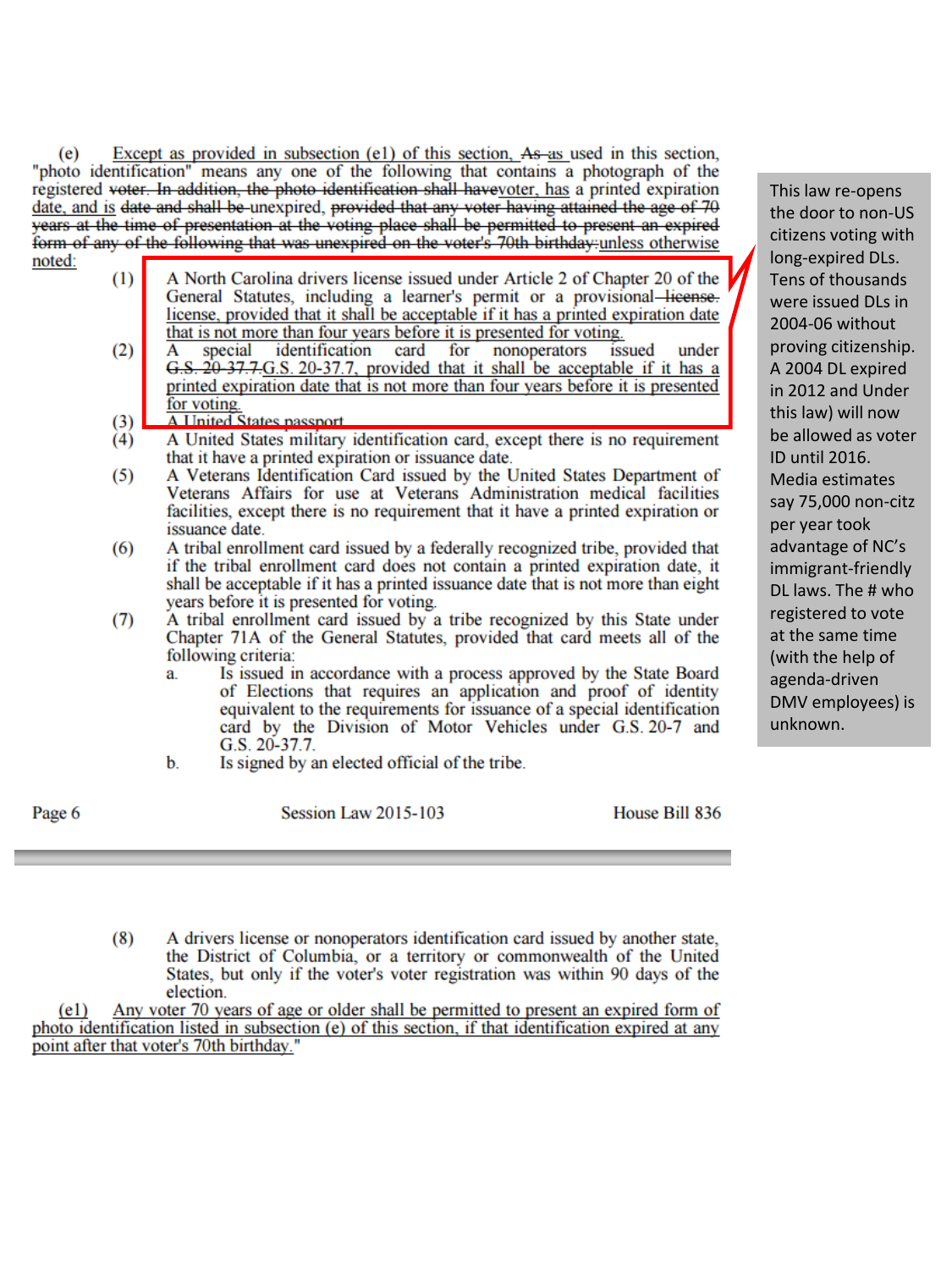**SECTION 8.(b)**  $\overline{G}$ . S. 163-227.2 is amended by adding the following new subsection to read:

"(b1) Until the deadline for submission of requests for absentee ballots provided in G.S. 163-230.1, any voter who fails to present an eligible form of photo identification in accordance with G.S. 163-166.13 shall be notified of the option to complete a written request form for an absentee ballot at that one-stop absentee voting location. The county board of elections shall notify the voter of each of the following:

- The option to request an absentee ballot to vote in that election, whether  $(1)$ requested at that one-stop absentee voting location or as provided in G.S.  $163-230.2$ .
- $(2)$ The instructions for completing the absentee ballot request in accordance with G.S. 163-230.1, along with the deadlines for returning the absentee ballot.
- $(3)$ The means by which the voter may transmit the executed ballot to the county board of elections as provided in G.S. 163-231, including through delivery in person to an election official at a one-stop voting location.

Upon receiving notice pursuant to this subsection, a voter shall sign a form acknowledging that the voter was notified of the option to request and vote an absentee ballot. The list of names of those voters who signed an acknowledgment is a public record."

G.S. 163-227.2 is amended by adding the following new **SECTION 8.(c)** enheection to read:

The State Board of Elections shall adopt rules requiring signage to be displayed "(i) until the deadline for submission of requests for absentee ballots provided in G.S. 163-230.1 at all one-stop absentee voting locations notifying voters who do not have eligible photo identification of the option to request an absentee ballot as provided in subsection (b1) of this section."

SECTION 0.(a) Article 14A of Chapter 163 of the General Statutes is amended adding a new section to read:

### "§ 163-166.15. Reasonable impediment declarations.

Any voter who does not comply with the photo identification requirement of (a) G.S. 163-166.13(a) due to a reasonable impediment that prevents the voter from obtaining photo identification may vote a provisional official ballot in accordance with this section.

 $(b)$ The voter shall complete a reasonable impediment declaration on a form provided by the State Board declaring that the voter meets all of the following criteria:

- Is the same individual who personally appeared at the polling place.  $(1)$
- $(2)$ Cast the provisional ballot while voting in person in accordance with this Article or G.S. 163-227.2.
- $(3)$ Suffers from a reasonable impediment that prevents the voter from obtaining photo identification. The voter also shall list the impediment, as set forth in subsection (e) of this section, unless otherwise prohibited by State or federal law.

The voter shall also present identification in the form of (i) a copy of a document  $\left( \text{c} \right)$ listed in G.S.  $163-166.12(a)(2)$  or the voter registration card issued to the voter by the county board of elections or (ii) the last four digits of the voter's Social Security number and the voter's date of birth. Upon compliance with this section, the voter may cast a provisional ballot. The declaration and a notation on the declaration form that the voter has provided the required identification shall be submitted with the provisional ballot envelope to the county board of elections and shall be counted in accordance with G.S. 163-182.1B.

If a voter fails to present identification, as required in subsection (c) of this section,  $\overline{a}$ but completes a reasonable impediment declaration, the voter shall be permitted to vote a provisional official ballot. The declaration and a notation on the declaration form that the voter has not provided the required identification shall be submitted with the provisional ballot

House Bill 836

Session Law 2015-103

Page 7

Exploits a loophole not requiring photo ID from absent voters, by offering an absentee ballot to any voter who refuses to provide photo ID.

Signage will be required at every early voting location giving an easy out for anybody refusing to show a photo ID. §163-230.1 sets a deadline of 5 PM, the Tuesday before the election, but the state will be sued or the GA will be coerced to alter the law, in order to allow no-ID voters to exploit this loophole throughout the early voting period.

RID voter can present one of 3 forms of "ID," but need only give one.

See the next page for the specific wording on how to count RID ballots.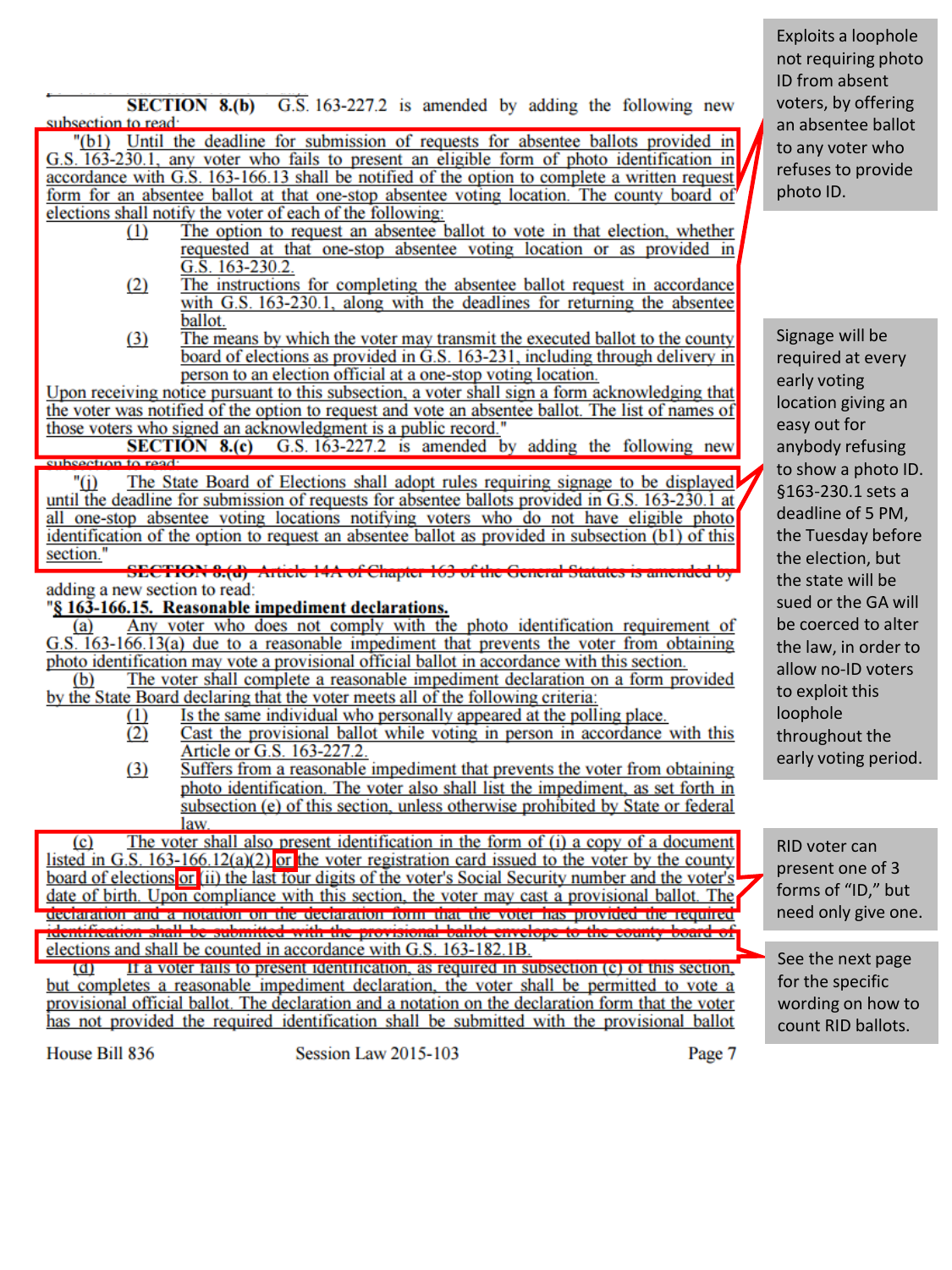envelope to the county board of elections. The ballot shall be counted in accordance with G.S. 163-182.1B if the voter presents the required identification to the county board of elections in accordance with G.S. 163-182.1B.

The reasonable impediment declaration form provided by the State Board shall, at a  $(e)$ minimum, include the following:

- Separate boxes that a voter may check to identify the reasonable  $(1)$ impediment, including at least the following:
	- Lack of transportation. a.
	- Disability or illness. b.
	- Lack of birth certificate or other documents needed to obtain photo c. identification.
	- d. Work schedule.
	- Family responsibilities. e.
	- f. Lost or stolen photo identification.
	- Photo identification applied for but not received by the voter voting g. in person.
	- Other reasonable impediment. If the voter checks the "other h. reasonable impediment" box, a further brief written identification of the reasonable impediment shall be required, including the option to indicate that State or federal law prohibits listing the impediment
- $(2)$ A space for the voter to provide the last four digits of the Social Security number and the voter's date of birth, if the voter opts to provide this information as identification in accordance with subsection (c) of this section.
- $(3)$ A space to note whether the voter has provided a copy of the document listed in G.S.  $163-166.12(a)(2)$  or the voter registration card issued to the voter by the county board of elections."

**SECTION 8.(e)** Article 15A of Chapter 163 of the General Statutes is amended by adding a new section to read:

"§ 163-182.1B. Counting of provisional official ballots cast following completion of a reasonable impediment declaration when voting in person.

 $(a)$ The county board of elections shall find that a voter's provisional official ballot cast following completion of a declaration of reasonable impediment in accordance with G.S. 163-166.15 is valid and direct that the provisional ballot be opened and counted in accordance with this Chapter, unless any of the following apply:

- The county board of elections has grounds, including an impediment  $(1)$ evidentiary challenge by a voter, as provided in subsection (b) of this section, to believe the declaration is factually false, merely denigrated the photo identification requirement, or made obviously nonsensical statements.  $(2)$ The voter failed to present identification in the form of one of the following: Either a copy of a document listed in G.S.  $163-166.12(a)(2)$  or the a. voter registration card issued to the voter by the county board of elections when voting or at the county board of elections. The voter's last four digits of the Social Security number and date of <u>b.</u> **birth** 
	- $(3)$ The voter provided the last four digits of the voter's Social Security number and date of birth as the form of identification required under G.S.  $163-166.15(c)$  and the county board of elections could not confirm the voter's registration using that information.

The voter is disqualified for some other reason provided by law.  $(4)$ 

An impediment evidentiary challenge may be made only on a form developed by  $(b)$ the State Board of Elections as follows:

- Any registered voter of the county may make the challenge by submitting  $(1)$ clear and convincing evidence in writing on a signed form to the county board of elections challenging the factual veracity of the impediment.
- $(2)$ Challenges shall be submitted no later than 5:00 P.M. on the third business day following the election.
- $(3)$ The county board shall hear evidentiary challenges on the day set for the canvass of the returns.

DOB and SSN-4 are given only if the voter "opts to provide" it.

RID voter needs only to present one of 3 forms of "ID."

DOB and SSN-4 will be verified, but only if voter provides them.

This is not possible unless the BOE releases the names of every RID voter at the end of each dav. False ID challenges are not allowed.

House Bill 836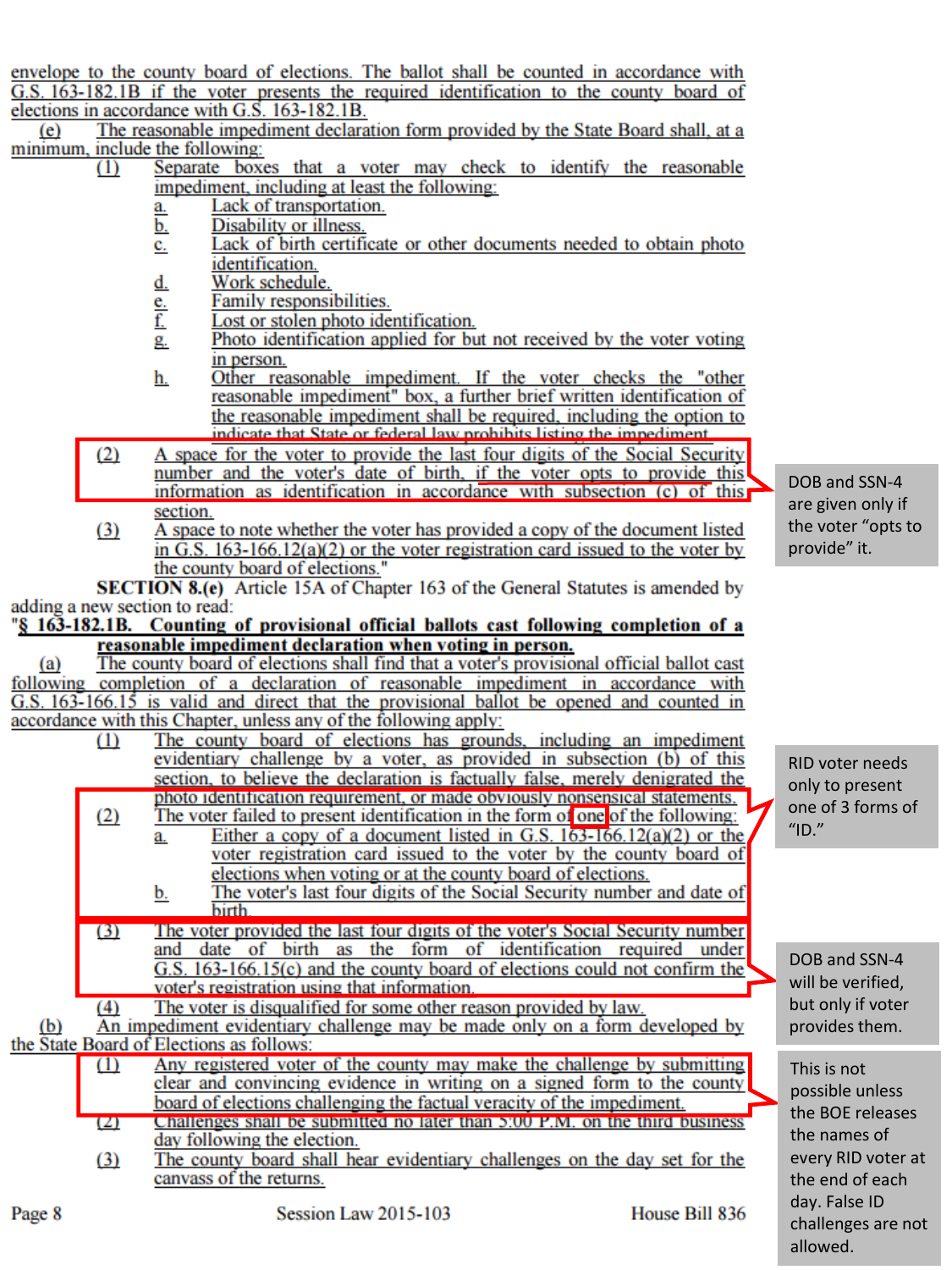| (4) | A voter whose declaration has been challenged may personally, or through |
|-----|--------------------------------------------------------------------------|
|     | an authorized representative, appear before the county board and present |
|     | evidence supporting the factual veracity of the impediment.              |

- $(5)$ In considering the challenge, the county board shall construe all evidence presented in the light most favorable to the voter submitting the reasonable impediment declaration
- The county board shall not find a challenge valid if it provides only evidence  $(6)$ regarding the reasonableness of the impediment.
- The county board may find the challenge valid if the evidence demonstrates  $(7)$ the declaration merely denigrated the photo identification requirement, made obviously nonsensical statements, or made statements or selected a reasonable impediment check box that was factually false.

A voter who failed to present identification required in G.S. 163-166.15(c) when  $\overline{c}$ completing the reasonable impediment affidavit may comply with the identification requirement by appearing in person at the county board of elections to present the identification no later than 12:00 noon the day prior to the time set for the convening of the election canvass pursuant to G.S. 163-182.5.

If the county board of elections determines that a voter has also cast a provisional  $\overline{a}$ official ballot for a cause other than the voter's failure to provide photo identification in accordance with G.S. 163-166.13(a), the county board shall do all of the following:

- $(1)$ Note on the envelope containing the provisional official ballot that the voter has complied with the reasonable impediment declaration requirement.
- $(2)$ Proceed to determine any other reasons for which the provisional official ballot was cast provisionally before ruling on the validity of the voter's provisional official ballot.

Within 60 days after each election, the county board of elections shall provide to the  $(e)$ State Board of Elections a report of those reasonable impediments identified in that election by voters. The State Board shall use the information in the reports to identify and address obstacles to obtaining photo identification."<br>SECTION 8.(f) G.S. 163-82.8(c) reads as rewritten.

 $"(e)$ Display of Card May Not Be Required to Vote. - No county board of elections may require that a voter registration card be displayed in order to vote. A county board of elections may notify a voter that the voter's registration card may be used for the required identification in conjunction with a reasonable impediment declaration in accordance with G.S. 163-166.15.<br> **SECTION 8.(g)** Section 5.3 of S.L. 2013-381 reads as rewritten:

"SECTION 5.3. Education and Publicity Requirements. The public shall be educated about the photo identification to vote requirements of this act as follows:

- As counties use their regular processes to notify voters of assignments and  $(1)$ reassignments to districts for election to the United States House of Representatives, State Senate, State House of Representatives, or local office, by including information about the provisions of this act.
- As counties send new voter registration cards to voters as a result of new  $(2)$ registration, changes of address, or other reasons, by including information about the provisions of this act.
- $(3)$ Counties that maintain a board of elections Web site shall include information about the provisions of this act.
- Notices of elections published by county boards of elections under  $(4)$ G.S. 163-22(8) for the 2014 primary and 2014 general election shall include a brief statement that photo identification will be required to vote in person beginning in 2016.
- The State Board of Elections shall include on its Web site information about (5) the provisions of this act.
- $(6)$ Counties shall post at the polls and at early voting sites beginning with the 2014 primary elections information about the provisions of this act.
- The State Board of Elections shall distribute information about the photo  $(7)$ identification requirements to groups and organizations serving persons with disabilities or the elderly.
- The State Board of Elections, the Division of Motor Vehicles, and county  $(8)$ boards of elections in counties where there is no Division of Motor Vehicles

"Valid" is never defined. County BOE has no authority to reject any RID ballot, unless the voter gives "obviously nonsensical" or a lie (that nobody is required to investigate)

The voter who fails to give an SSN-4 & DOB or a voter ID card or a HAVA ID will be allowed to return the BOE in a few days and present them. This rule should apply as a "must" for anybody refusing to present a photo ID when voting.

Hammers home the new law that NO photo ID is reguired in order to vote in NC. All the voter needs is the non-photo registration card they typically receive in the mailbox. AND if they get these in the mail for former occupants at their address, that's all they will need in order to vote under that person's name!